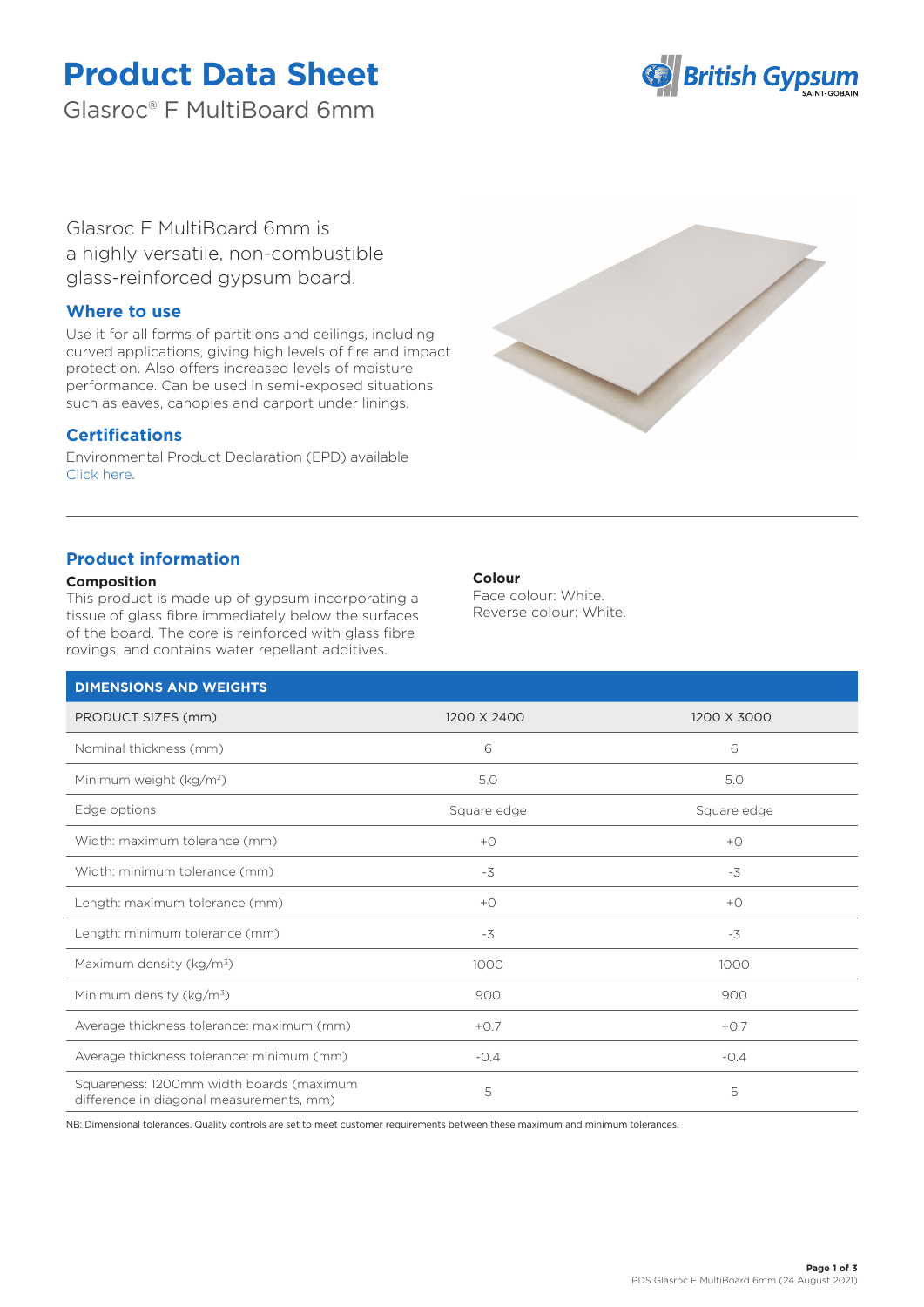# **Product Data Sheet**

Glasroc® F MultiBoard 6mm



## **Performance**

Here we only provide performance information related to the product. Please see the White Book for system-dependent performance.

### **Standards**

EN 15283-1:2008+A1:2009, Type GM-F, GM-H1 Declarations of Performance (DoP) available [Click here](https://www.british-gypsum.com/DoP)*.*

| Reaction to fire                                                                 | A <sub>1</sub> |
|----------------------------------------------------------------------------------|----------------|
| Thermal conductivity (W/mK)                                                      | 0.3            |
| Water vapour permeability $(\mu)$                                                | 10             |
| Moisture resistance                                                              | GM-H1          |
| Water resistance (maximum total water<br>absorption when tested to EN15283-1, %) | 5              |
| Minimum average transverse flexural<br>strength (N)                              | 101            |
| Minimum average longitudinal flexural<br>strength (N)                            | 258            |
| Minimum bending radius (mm)                                                      | 600            |
| Maximum continuous<br>temperature exposure (°C)                                  | 49             |
|                                                                                  |                |

# **Installation**

### **Effect of condensation**

The thermal insulation and ventilation requirements of national Building Regulations aim to reduce the risk of condensation and mould growth in new buildings. However, designers should take care to eliminate all possibility of problems caused by condensation, particularly in refurbishment projects.

### **Cutting**

Either cut the board with a plasterboard saw, or score the front face with a sharp knife, snap it over a straightedge. Cut holes for things like socket boxes using a utility saw.

## **Fixing**

Fix the board with the decorative side facing outwards. Install fixings at least 13mm from cut edges and ends. Stagger horizontal and vertical joints between layers by at least 600mm.

### **Jointing**

After fixing the board, start finishing it as soon as you can to limit the risk of damage. You can finish the board using air-drying jointing products that comply with EN13963, including the Gyproc range.

### **Full-surface finishing**

After fixing the board, start finishing it as soon as you can to limit the risk of damage. You can finish the board using plaster that complies with EN13279-1, including the Thistle range.

### **Painting**

Start decorating as soon as possible after the finishing system is dry.

### **Wallpapering**

Start decorating as soon as possible after the finishing system is dry.

#### **Snagging and minor repairs**

For minor damage and dents, check that the board core isn't shattered. If it's intact, fill the damaged area with Gyproc EasiFill 60, allow it to set, then apply a second coat if you need to. When it's dry, sand it to a finish before redecorating the area.

For a damaged core, broken edges or extensive damage, repair and replacement procedures differ depending on the number of board layers and fire resistance of the system; please contact our Technical Support Team for specific advice.